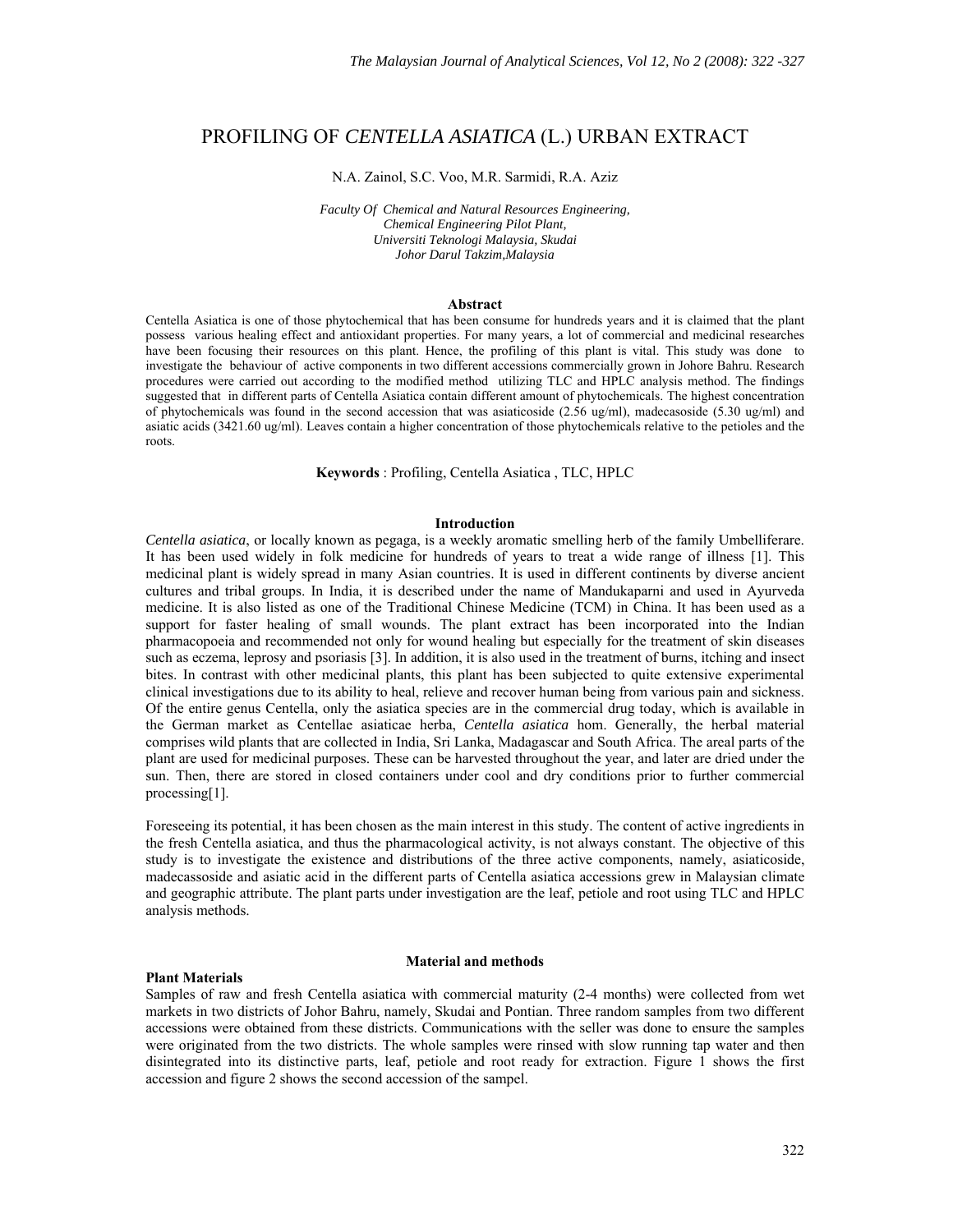

Figure 1. The first accession : small near Figure 2. The second accession : big smooth round leaves with diameter edge leaves with diameter of 3.75cm of 7.85cm



# **Extraction**

Disintegrated parts of Centella asiatica were extracted according to the modified method of [2] and [5]. Samples were placed in freezer for 8 hours and then in an oven for 80 hours at 35ºC to dry. Later, Xg of each sample (each with three duplicates), namely, leaves, roots, petioles and whole parts were weighted and labelled. Each sample was then mixed uniformly with methanol and water to the ratio of 9: 1 and stirred with hot plate stirrer for 6 hours at ambient temperature in a conical flask. Then, the extracts were filtered with filter papers 125mm Ø and rotary-evaporated until methanol vaporized and finally labeled accordingly.

# **TLC**

TLC analysis was carried out based the modified method of [6]. 3µL of standard and samples were separately spotted on a silica plate. The solvent system utilised is a combination of ethyl acetate: methanol: water  $(8: 2: 1)$ . The plat was immersed slowly into a development chamber and allowed to develop in the saturated chromatography chamber. The plate was left in the chamber for about 20-30 minutes for the separation of active ingredients. Then, the plate was rinsed and then allowed to dry using hair dryer. Various spots were viewed

under ultraviolet (UV) light at 365 nm. Finally, the colour and the distance of the unknown spots were compared with the standards and were identified through  $R_f$  values which were calculated using the formula :

# $R_f$  = distance solvent of migration of substance distance of migration of solvent front

# **HPLC**

A Water's 515 HPLC Pump was used. The mobile phase applied was methanol and water to the ratio of 8: 2. The HPLC systems consist of a high pressure constant flow pump, a manual injector  $(20 \mu L)$  and Water's 2487 dual λ absorbance detection. Chromatographic separation was performed with a genesis C18 column model 7971 that has a pore size of 4 µm and UV detection at 220 nm. This method is suitable for estimating the bioactive terpene acids in plant material. It is also suitable for the routine assay of pharmaceutical preparations containing a *Centella asiatica* extract. Figure 3 showed the summarized of work procedure.

# **TLC**

#### **Results and discussion**

The TLC results in this study are referred to the standard  $R_f$  values and the standard colour (Table 1). The standard references for three main phytochemicals in *Centella Asiatica* are asiaticoside 1 mg/ml, madecassoside 3 mg/ml, asiatic acid 10 mg/ml. The TLC results were obtained in those four groups, which the best result was obtained from the second accession originated in Pontian. However, the result of the others three group were not clear and not well spotted. This is due to the low concentration of targeted phytochemicals in the sample. The findings of [6] suggest that at least 8 g of fresh samples are needed to clearly detect the presence of asiatic acid and madecassic acid. However, for asiaticoside as well as madecassoside, the spotted detected are not so clear due to the concentration of the two glycosides being too minute to be detected using TLC.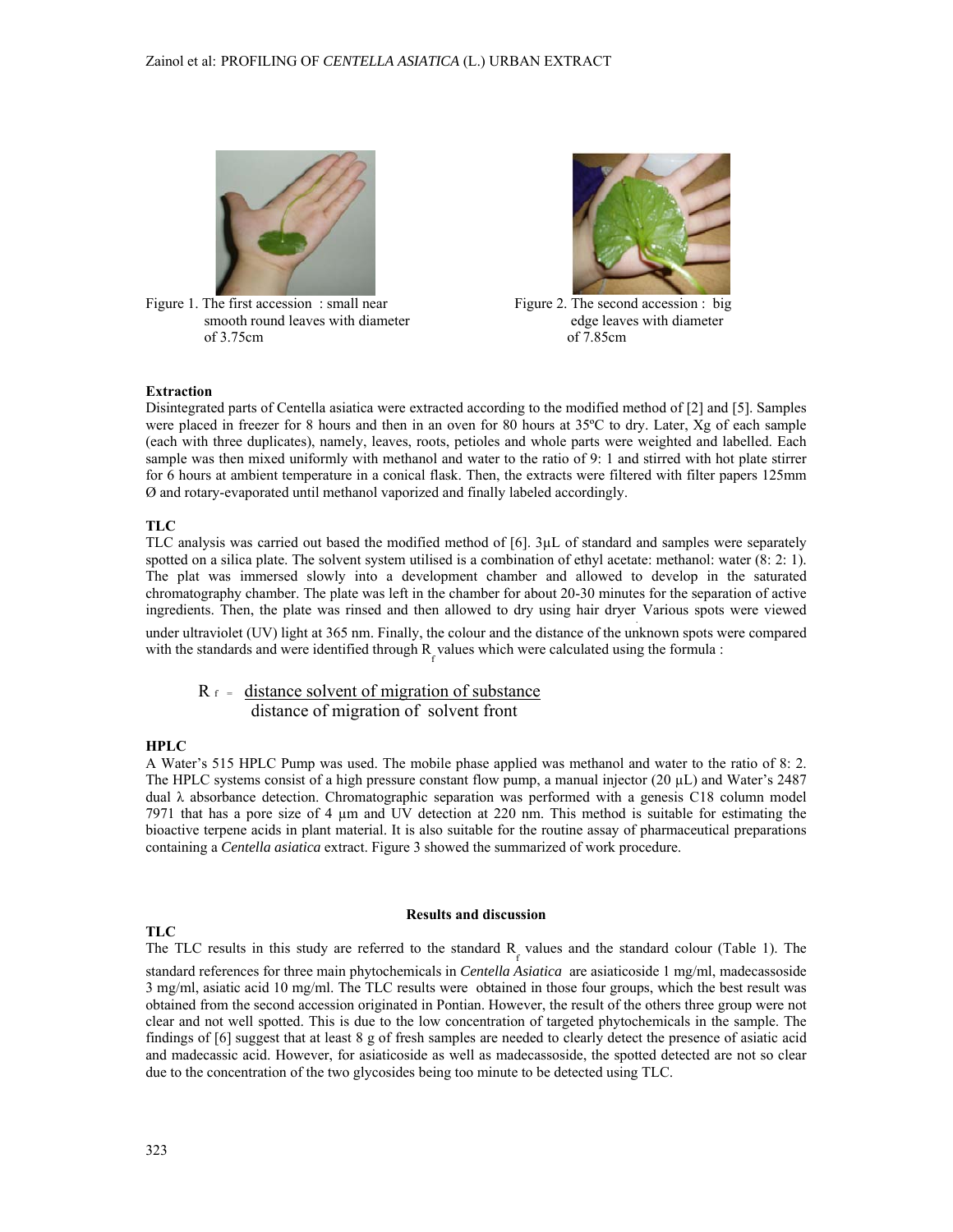

Figure 3. Summarised of work procedure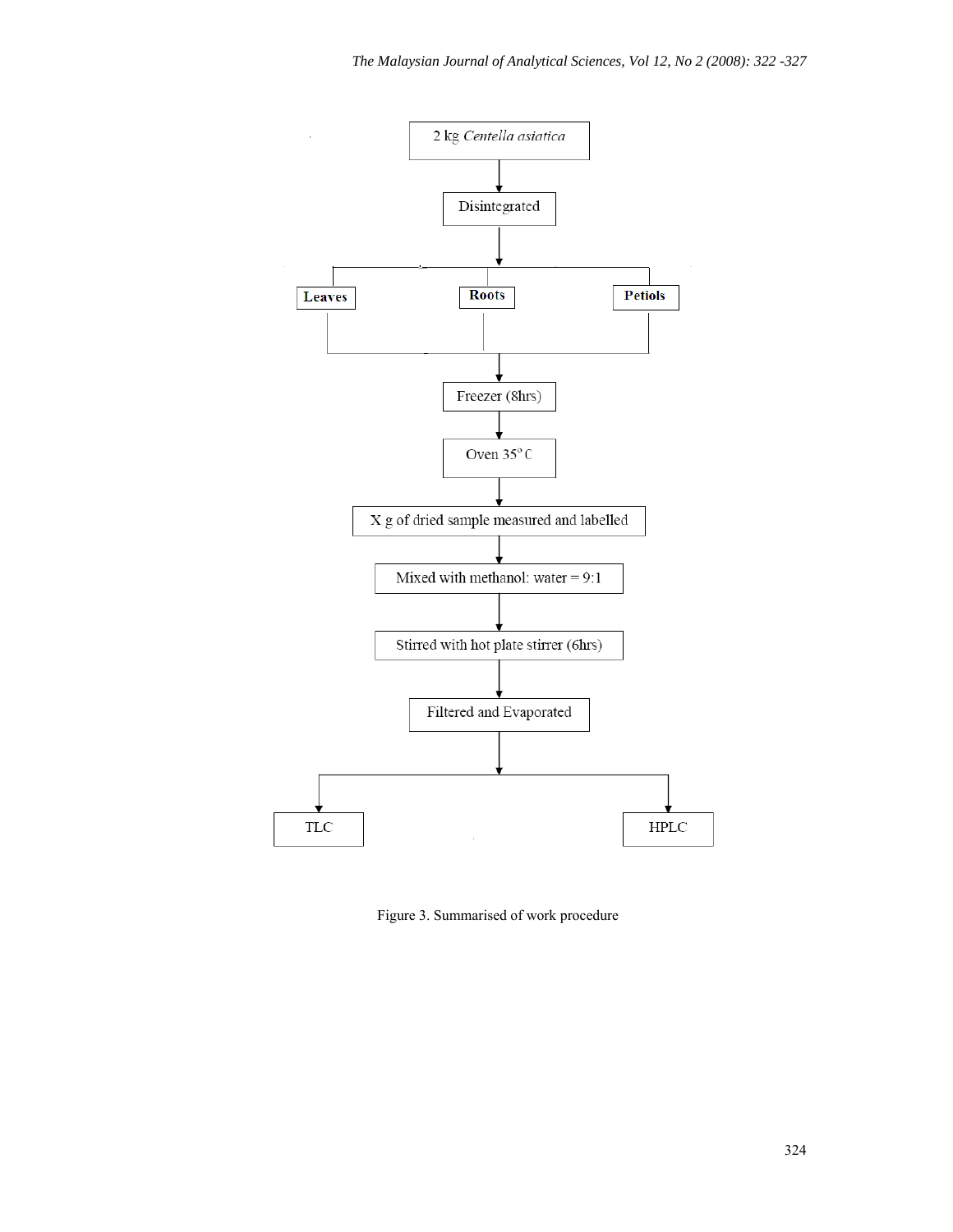The three phytochemicals are detected in the fresh sample. No asiaticoside are detected in fresh petioles as well as fresh roots. Both of these are in consistent with the study of [6] and are probably due to the very little amount of spotted volume making them hard to detect.

The findings suggest that the different parts of *Centella asiatica*, contain different amount of the phytochemicals. The reason of high concentration of triterpenoids in the leaf of *Centella asiatica* is in respond to the need for regulation of the pathways for biosynthesis of terpenoids compounds [6].

# Table 1. The R<sub>f</sub> Values and Colour of Standard Markers of Triterpenoids in Different Plant Parts (second accession: Pontian)

|                    | $R_f$ Values $\Phi$ |               |              |  |  |
|--------------------|---------------------|---------------|--------------|--|--|
|                    | Asiaticoside        | Madecassoside | Asiatic acid |  |  |
| Colour $\phi$      | Light orange        | Dark orange   | Blue green   |  |  |
| Standard           | 0.35                | 0.45          | 0.59         |  |  |
|                    |                     |               |              |  |  |
| <b>Plant Parts</b> |                     |               |              |  |  |
| Leaves             | 0.35                | 0.45          | 0.59         |  |  |
| Petioles           |                     |               | 0.58         |  |  |
| Roots              |                     | 0.45          |              |  |  |

 $\Phi$  - visible colour as viewed under UV

 $\Phi$  - Average R<sub>f</sub> Values

TLC analysis alone is not enough to identify the superior accession based on its distribution of bioactive metabolites. Hence, to determine the concentration of each compound present in the distinctive parts of *Centella asiatica,* High Performance Liquid Chromatography (HPLC) method is carried out.

# **High Performance Liquid Chromatography Analysis**

The analysis is preceded with standard calibration curves that are constructed from the chromatograms for the separation of standards asiaticoside, madecassoside and asiatic acid.

# **Asiaticoside**

The leaf extract contained the highest amount of asiaticoside in both of the accessions tested where as the petioles showed the lowest yield as shown in Table 2. Among these, the second accession which is the big edgy leaves from Pontian show the highest yield of asiaticoside. A similar result is reported by [7], who noticed that the leaves of *Centella asiatica* exhibits higher antioxidant activity compared to other plant parts tested. The key compound for antioxidant activity is asiaticoside.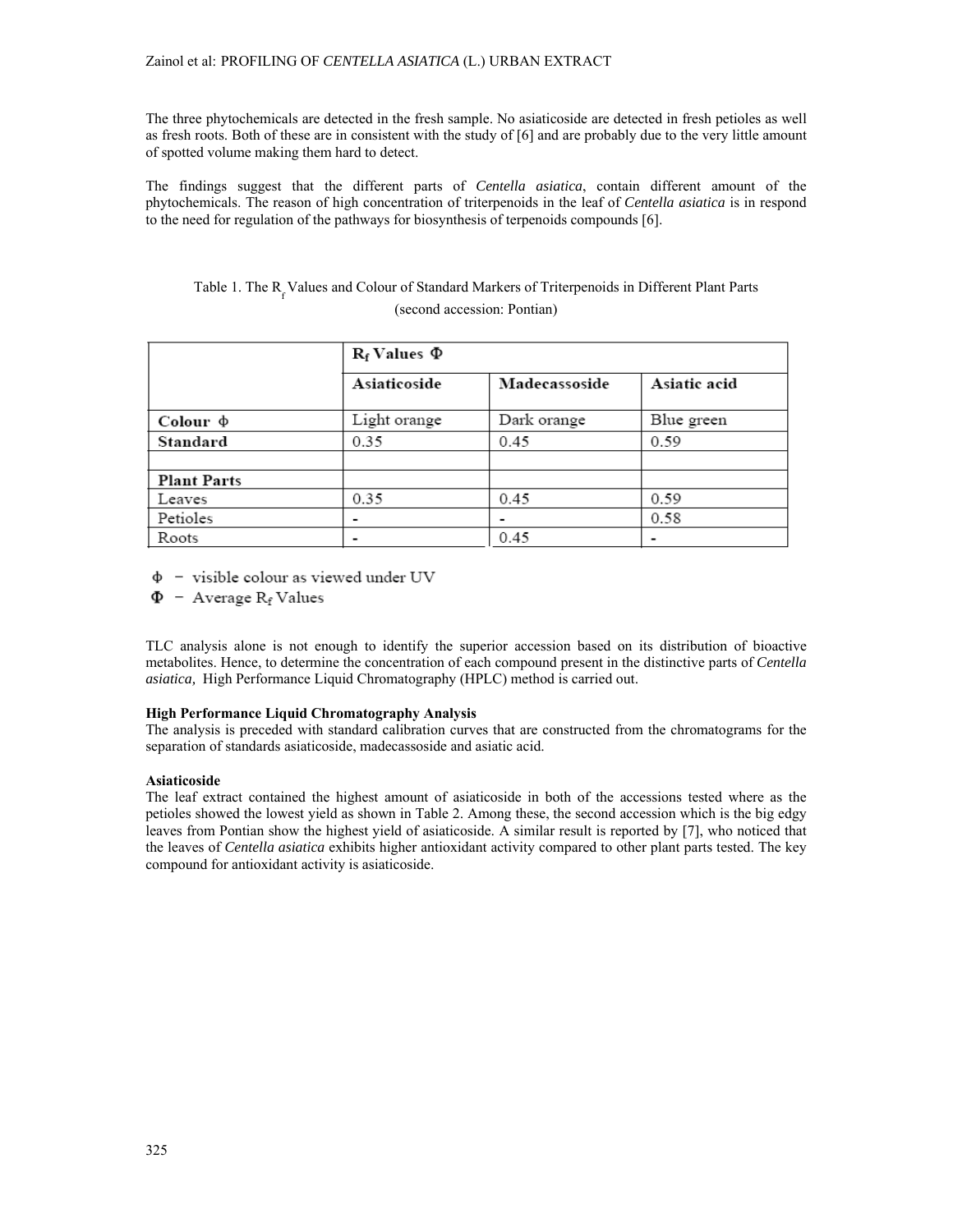| Calculated Average Concentration, C (µg/ml) |          |                     |               |                        |  |  |
|---------------------------------------------|----------|---------------------|---------------|------------------------|--|--|
| Sample                                      |          | <b>Asiaticoside</b> | Madecassoside | <b>Asiatic</b><br>acid |  |  |
| First accession<br>(Skudai)                 | Leaves   | 1.14                | 0.71          | 0.00                   |  |  |
|                                             | Petioles | 0.17                | 0.15          | 0.00                   |  |  |
| First accession<br>(Pontian)                | Leaves   | 0.39                | 3.29          | 0.00                   |  |  |
|                                             | Petioles | 0.00                | 3.66          | 571.20                 |  |  |
| Second<br>accession<br>(Skudai)             | Leaves   | ND                  | <b>ND</b>     | ND                     |  |  |
|                                             | Petioles | ND                  | ND            | ND                     |  |  |
|                                             | Roots    | ND                  | ND            | ND                     |  |  |
| Second<br>accession<br>(Pontian)            | Leaves   | 2.56                | 5.30          | 1142.67                |  |  |
|                                             | Petioles | 0.49                | 0.00          | 2390.00                |  |  |
|                                             | Roots    | 0.00                | 1.57          | 3421.60                |  |  |

Table 1. Average Concentration of Active Ingredients.

The yield of asiaticoside in the roots of *Centella asiatica* is not significant. This differs from the work of [4], who reported the roots of *Centella asiatica* exhibited higher antioxidative activity than either leaves or petioles. This may be due to the different variety being used, the different determination methods, and possibly, also, due to the synergistic effects of different compounds.

### **Madecassoside**

The yield of madecassoside was vary among the accession and part used (Refer Table 2). It is observed that the petioles of the first accession showed the highest result (3ug/ml). However, the leafs gave the significance existence of madecassoside. It is only absent in the roots of the second accession. The first accession obtained from Skudai showed the lowest yield of madecassoside.

#### **Asiatic Acid**

Asiatic acid is the one phytochemical which is present in abundance compared to asiaticoside and madecassoside. However, it is only found in the sample from Pontian in both accession. The highest amount of this phytochemical is found in the roots of the second accession. Root parts showed the highest amount of asiatic acid (Refer Table 2).

#### **Conclusion**

There are 15 accessions of *Centella asiatica* in Malaysia, two are used in this study for profiling of *Centella asiatica* using TLC and HPLC for its active compounds, asiaticoside, madecassoside and asiatic acid. Quality and quantification parameters of complex mixtures will eventually lead to developing constitute innovative means of standardizing plant extracts.

TLC analysis managed to identify the presence of compounds in some parts of the plants under investigation. However, targeted compounds are not clearly found due to the concentration of the extracted samples is too minute to be detected using TLC. It is observed that HPLC analysis of active compounds showed variation in the composition from different plant sources. Asiaticoside, the main substance of therapeutic interest are found mostly in the leaf of both accessions. The findings suggested that the second accession was the best in terms of